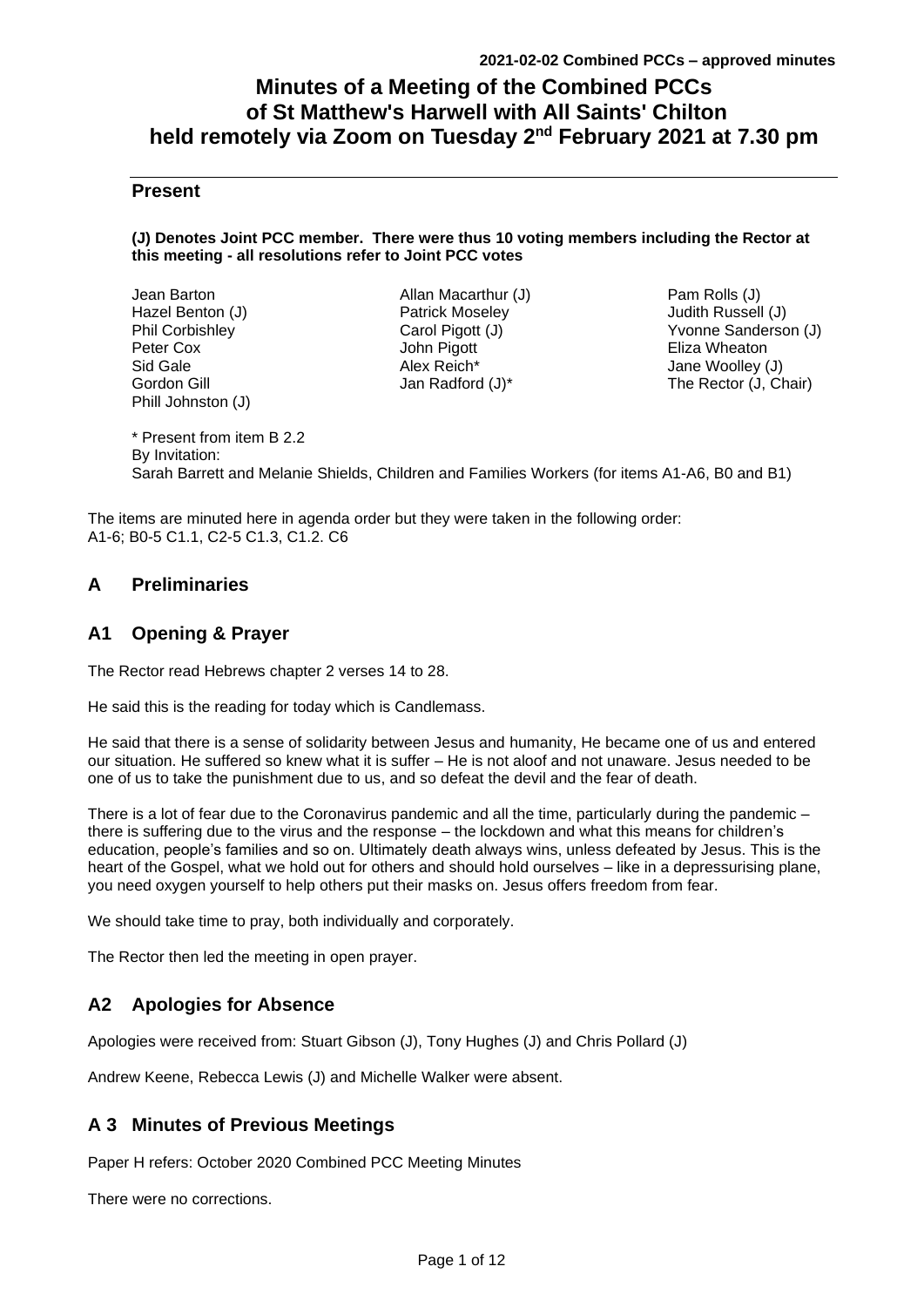#### **The minutes were approved.**

As this meeting was held online, the minutes will be signed by the Secretary and Rector in due course.

# **A4 Actions / Matters arising**

Paper L refers. The Rector said that the matters arising are a mixture of completed actions, in progress deferred actions and items in the agenda for this meeting. The matters arising are:

# **STATUS OF ACTIONS AND MATTERS ARISING AS OF 1st FEBRUARY 2021**

#### **FROM APRIL 2019 MEETING:**

## **ITEM B 2.4.3 Didcot Emergency Foodbank**

#### **Heading 2: Response to Emergency Appeals**

**Action:** World Mission Group to consider giving to disaster appeals, and restricted giving to World Mission

**Status**: Defer to January 2021 **Update:** Added to February 2021 agenda

# **FROM THE JULY 2019 MEETING**

#### **ITEM B 2.4.2. CAP Centre**

**Action: Rector to circulate CAP Centre Accounts Status:** Not yet done **Action:** Rector to discuss SOFEA Oxford with Liz Roberts and Sue Bright **Status:** Not yet done

## **ITEM B 4.2 Proposed Albania Partnership**

**Action:** World Mission Group to submit a paper on the proposal to support the Mission in Shkoze to the October Combined PCC meeting **Status**: Added to October 2020 Agenda **Update**: In hand.

#### **ITEM C 1.3 Annual Re-Adoption of Data Protection Policy**

**Action:** Rector and Church Administrator to adapt policy in discussion with Chris Pollard. **Status:** to be deferred.

#### **FROM JANUARY 2020 MEETING:**

#### **ITEM C 2.1 Fundraising strategy**

**Action**: Jonathan Mobey agreed to co-ordinate the following approaches:

#### **CAP**

Audiences: Congregations of both parishes plus wider community Timing: Wider community - January. Congregations – around the CAP celebration service in March

#### **Roof repairs at St Matthew's**

Audiences: Wider community plus Friends of St Matthew's in the USA plus St Matthew's congregation Timing: Wait until there is a clear decision about whether we can use a lead substitute

#### **C&FW contract**

Audiences: Congregations of both parishes

Timing: Existing donors – January; See what the shortfall is. Then appeal to wider congregations if necessary in April/May

#### **General giving**

Audiences: Congregations of both parishes Timing: Incorporate gentle references into services. Presentation by Treasurers in run up to Annual Meetings. Review in the autumn **Status**: Revised plans; Giving Day proposed 25 October 2020

**Update:** Giving Day was held; plans now in progress to write to church members directly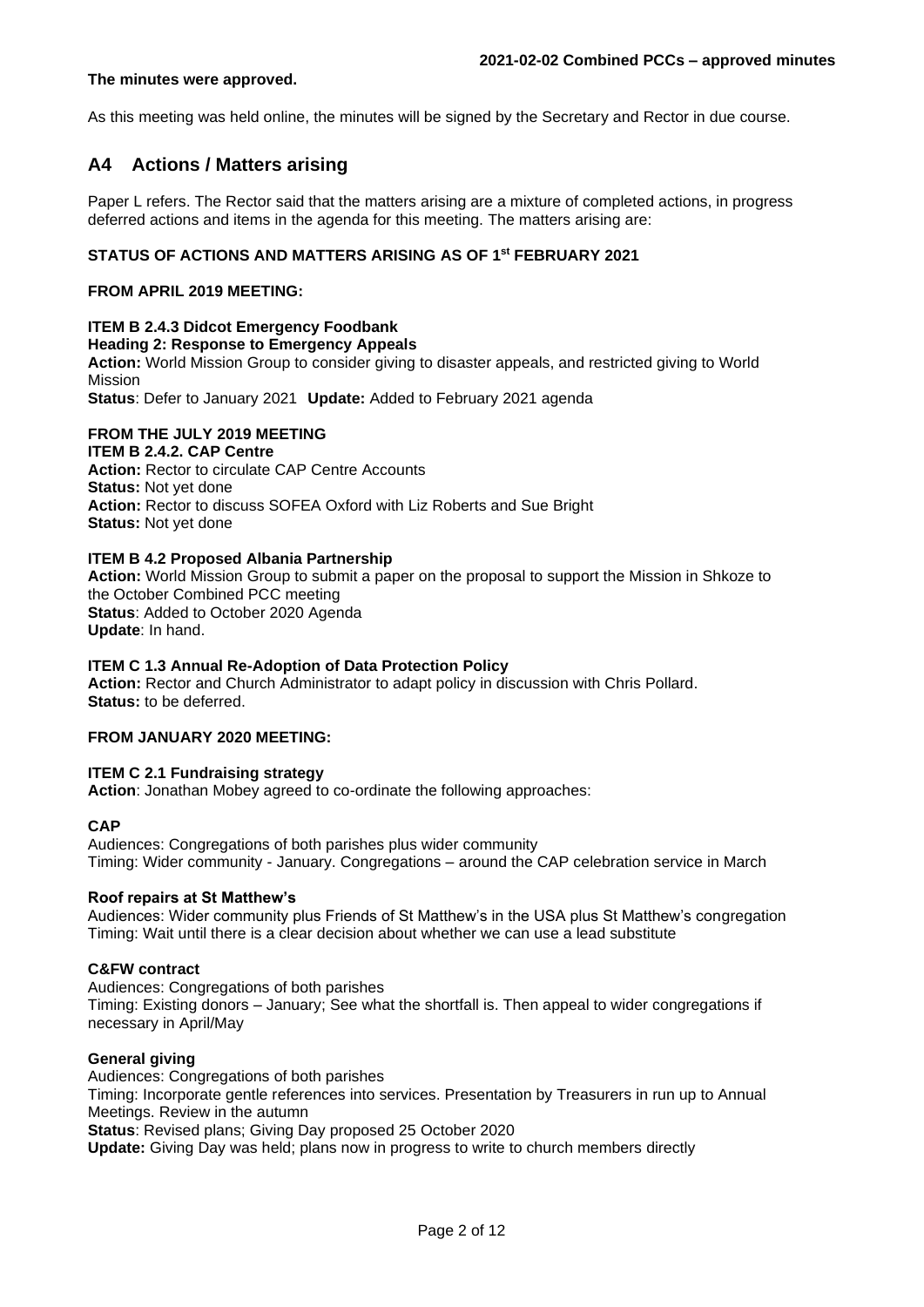## **FROM JULY 2020 JOINT PCC MEETING:**

#### **No formal actions listed.**

#### **Gathered Worship Services**

**Action:** PCC Resolution needed? \* **Status:** To be investigated and if necessary, brought to JPCC **Update: February 2021:** Added to February 2021 agenda.

\*Clarification at the meeting: A resolution may be required to change the schedule of gathered services

## **FROM OCTOBER 2020 COMBINED PCC MEETING**

#### **ITEM A 5.2 Annual Agenda Setting and Meeting Dates.**

**Action:** Jane Woolley to compose a schedule for the Joint section of the November Individual PCC meetings.

**Status:** Done

#### **ITEM C 3.2 Safeguarding Policy and C3.3 Social Media Policy**

Action: Churchwardens to sign policy. Rector to send a copy to the Diocesan Safeguarding Officer. Copy to be displayed in Church Porches

**Status:** Copy now signed by CWs and Rector and passed to Deborah Evans for forwarding to Diocese and displaying in porches

# **ITEM C 6.2 Environment – Energy Supplier and Single Use Plastic**

- **Action:** Alex Reich to liaise with Helen Brook
- **Status: Remove from outstanding actions list**

# **A 5 Annual Schedule Items**

There were no annual schedule items on the agenda.

# **A6 Other Joint Issues**

There were none.

# **B Mission Strands**

# **B 0 2020 Vision**

#### **Discerning a Mission and Priorities**

#### **B 0.1 Lead Academy Update**

The Rector said that this is a repeating item on the agenda. It is a process that the representatives from the benefice are going through – see previous CPCC minutes for details. It has stalled recently due to the pandemic. It is important now to consolidate what we are doing and think and pray about what we will do once we start to come out of lockdown.

The Senior Leadership Team is considering various options – separate prayer meetings or prayer at the beginning of meetings in a similar way to this meeting. He asked what the meeting thought of the latter option. The following views were expressed:

- A good idea but keep the schedule tight with the business items of the meeting.
- Prayer is crucial we should be aware of God's presence with us as a group. If we do not have a time of prayer there will be no time to listen to Him.
- The Rector said that at the beginning of meetings a good length of time should be allotted to prayer.
- There was a lot of agreement to the Rector's suggestion.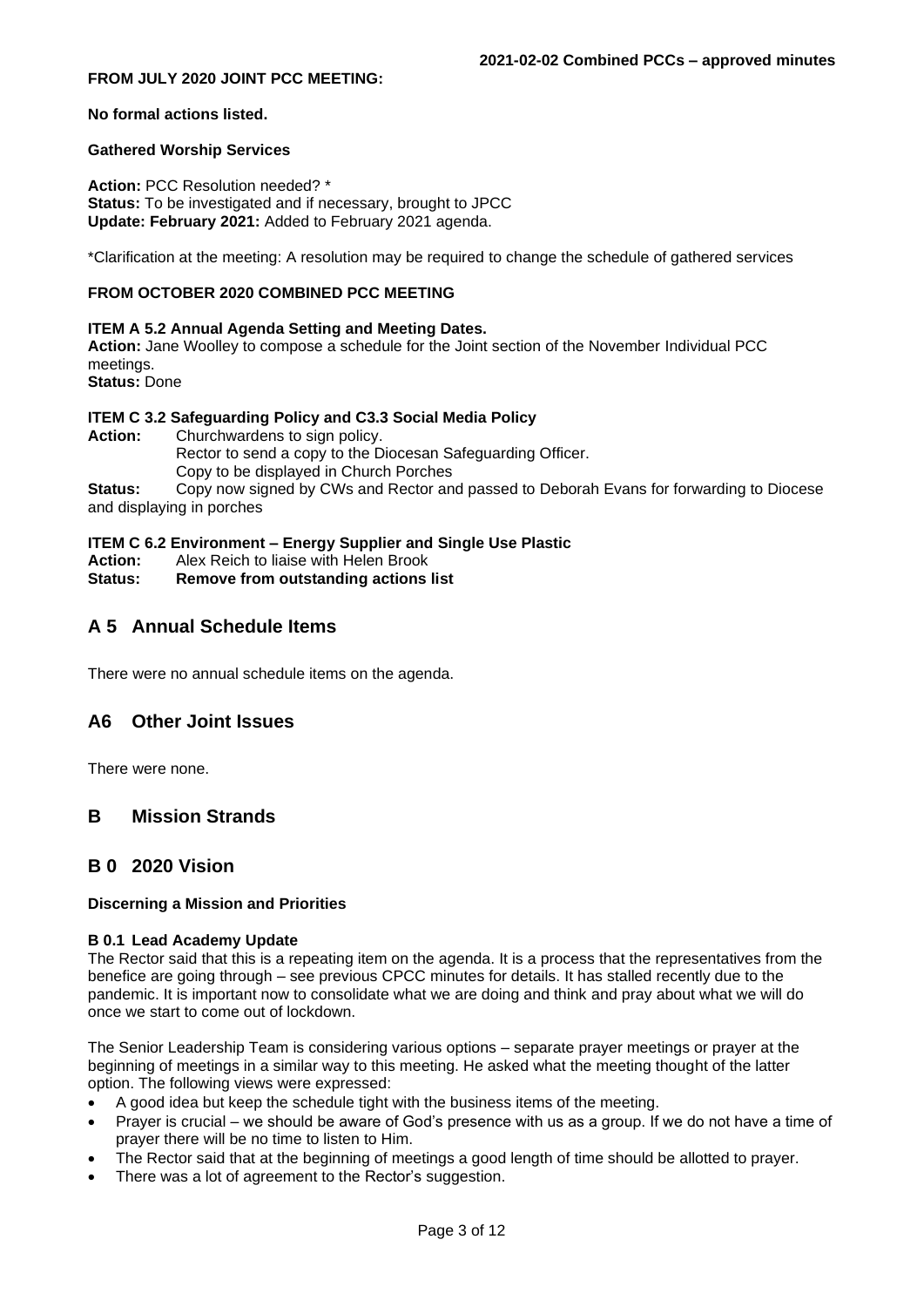The Rector said that there have been a couple of Saturday morning prayer meetings and there is a good rota of leaders too. There are good ideas to discuss, some to consider for the future, some to implement now.

# **B 1 Children, Youth and Families**

## **B 1.1 Update and Plans**

Paper E refers: End of year report on activities including Sunday Groups, Pebbles Family Service, Fledgelings, Holiday Club, Schools, Y Club, Advent including Advent Windows, Christmas tree decorating and Crib services. Additional activities including Light party, Easter Trail and the weekly Praise Party. Also, Actions for 2021.

Sarah Barret, Children and Families Worker said that activities had moved between in-person and Zoom.

Hazel Benton, Chair of the Employment Group, said that both Melanie Shields and Sarah Barrett had been working hard on these activities and others not included in the report. They deserved our thanks. **There was general agreement to this and approval of the work carried out.**

Sarah Barrett thanked the PCCs for their support.

The Rector said that he was very encouraged by the general sweep of activities and the CFWs' positive "can-do" attitude. Families in both the church and wider community appreciate what they do. A lot of people are affected by the work the CFWs are doing in many different ways. It is a very good comprehensive report.

#### **B 1.2 Children and Families Workers' Employment and Greater Didcot Christian Children and Youthwork Trust and Youth / Secondary Schools Work**

The Rector said that a group of four local churches have been discussing the establishment of a Youth and Children's Work Trust. The churches are this benefice, Ridgeway Community, Didcot Baptist and Great Western Park Churches, with blessing from the other ministers of the Churches Together in Didcot and District group. Gordon Gill is also involved at a meeting of the proto trustees.

The plan is for the Trust to employ staff - two youth workers who are currently working part-time for Didcot Baptist and Ridgeway Churches would move to full time work for the Trust – and our two CFWs would also move to be employed by the Trust. This would make little difference to how the CFWs work now, though this may develop in future. There will be opportunities to share good practice and resources across the Trust's churches. The Youth workers will work more broadly across the local area, reflecting the way that young people move around, relate and go to school. Primary- and preschool-age children (who the CFWs work with) are more locally based.

The churches have applied for a grant from the Diocesan Development Fund to cover the additional costs beyond that which the partner churches have currently committed. The application has been positively received, and the decision is expected in March. In the meantime, the Rector is working on the legal aspects and regulations. A number of people are also involved and providing advice and support. The aim is to establish the trust on 1<sup>st</sup> April.

The Rector answered questions:

#### *What are our chances of the application being successful?*

The Rector said that there were positive indications from the Diocese: We applied for the maximum funding and the Diocesan committee has suggested half of that. The Rector has agreed, we could make adjustments accordingly. This implies that they are taking us seriously, though there are other projects being considered and there is a fixed fund available of £3m over 3 years.

Gordon Gill agreed and said that it was a question of how much funding they will make available. He, the Rector and some others have had discussions with a funding panel sub-committee including a Youth and Families Work specialist. We are looking at bringing young people to Christ rather than to church. One possibility would be to have younger children coming to the parish church and youth having their own Youth Church, similar to University Christian Unions. There is a lot of good favour towards the idea of the Trust across the wider Didcot area.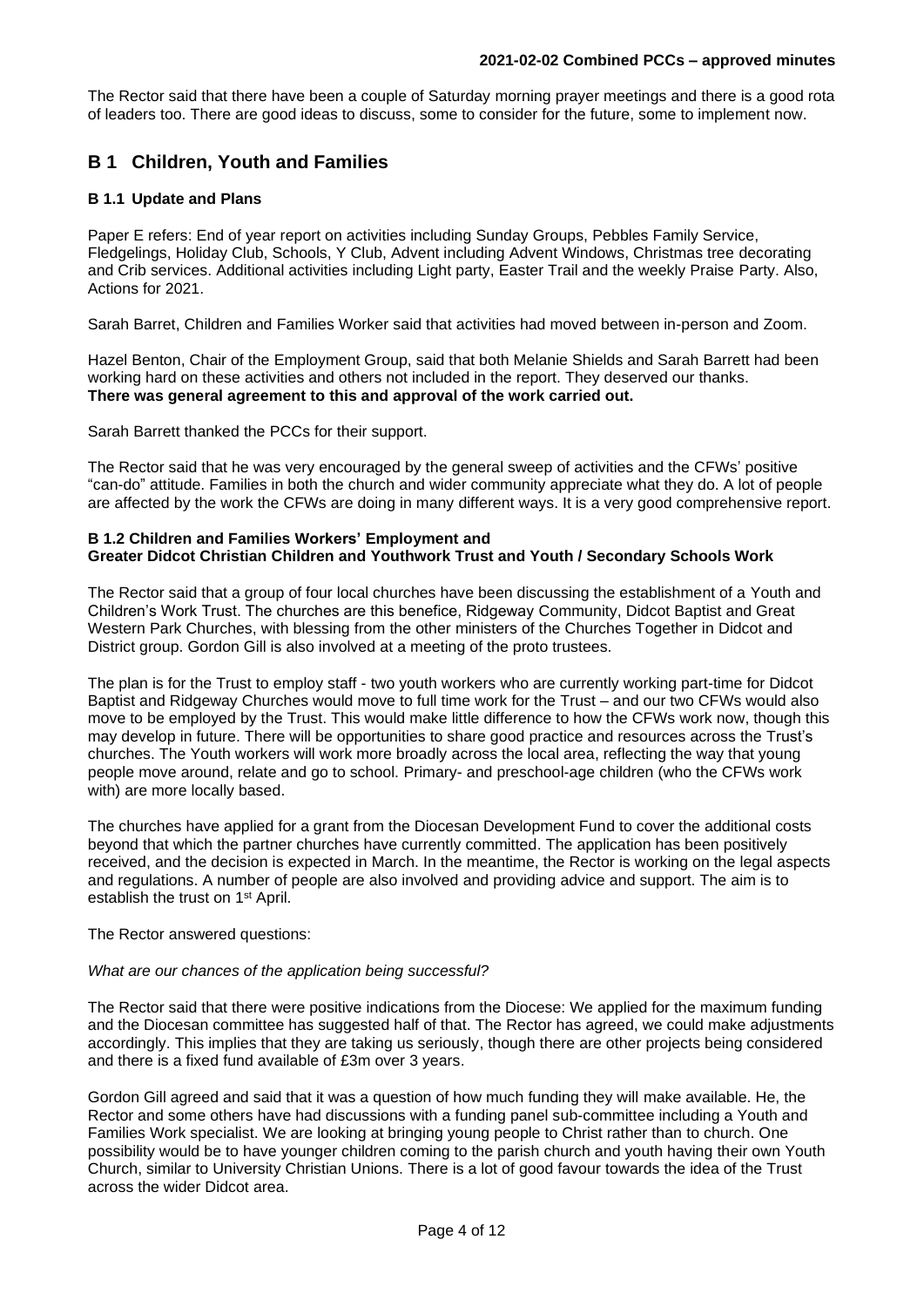The Rector agreed and said that there is wide support across Didcot and the local community – it is very widely owned.

Gordon Gill and the Rector said that the assistant Archdeacon is very supportive and helpful.

#### *Is the funding for two youth workers for two years?*

The Rector said that the partner churches have already committed the "match funding" for their youth and children and families workers. We are able to do more together and with the extra funds from the Diocese, plus additional fundraising in due course. Two full-time youth workers for five years will require extra fundraising.

Hazel Benton asked if Sarah Barrett and Melanie Shields were happy with this proposal. She had asked before but was concerned to check regularly.

Melanie Shields said that this won't particularly affect them so they are not particularly concerned. They don't want to work in different churches, but this is not the intent of the proposal. It is quite exciting. Sharing resources opens up bigger opportunities to do larger events.

Sarah Barrett said that at last year's CAP meeting it was good to be part of something bigger than the weekto-week Chilton and Harwell activities. It would be good to have opportunities to bring all the children together a few times a year.

Melanie Shields added that it is good for children to see that the Christian community is bigger than the local church so when they go to secondary school there will be other Christians there.

Hazel Benton said that it is very important that we know that the CFWs are happy with the changes. She will continue to ask.

# **B 2 Evangelism and Discipleship of Adults**

## **B 2.1 Home Groups and Lent Central.**

#### **Home Groups**

Paper K refers: Summary of which groups are meeting and materials studied for Avent and Lent.

Jean Barton, Home Group Co-ordinator, said that she was not at the previous Combined PCC meeting as she was helping with the Christianity Explored group that evening. Currently five home groups are meeting, and usually one more. Two groups are not meeting due to Covid, but the leaders of these groups are keeping in touch with their members. Including these, 60 people are engaged with home groups. It is very good that many people are attending, including half of the people at this meeting. One or two groups have 15 or 16 members. All of this is quite exciting, there is a lot going on that is not widely known.

We should thank God for this and pray that a few more join in.

Jane Woolley said that if people can't meet using Zoom, there is a teleconferencing system using phone chat which people may find easier.

Jean Barton said that at the October 2020 meeting it was suggested that there is a danger that people could rely on their home group not the Church. She does not see this happening in our churches. She doesn't think that members see their group detracting from the whole church community belonging to one another and all of the Christians in the area. They are looking forward to gathering together in church and supporting one another and worshipping God.

# **Lent Central was discussed under item B 2.4**

#### **B 2.3 Baptisms, Weddings and Funerals**

The Rector reported:

There had been no Baptisms or weddings recently due to the pandemic. A queue is building up. The Rector has been discussing with couples the reading of Banns for weddings planned at other churches.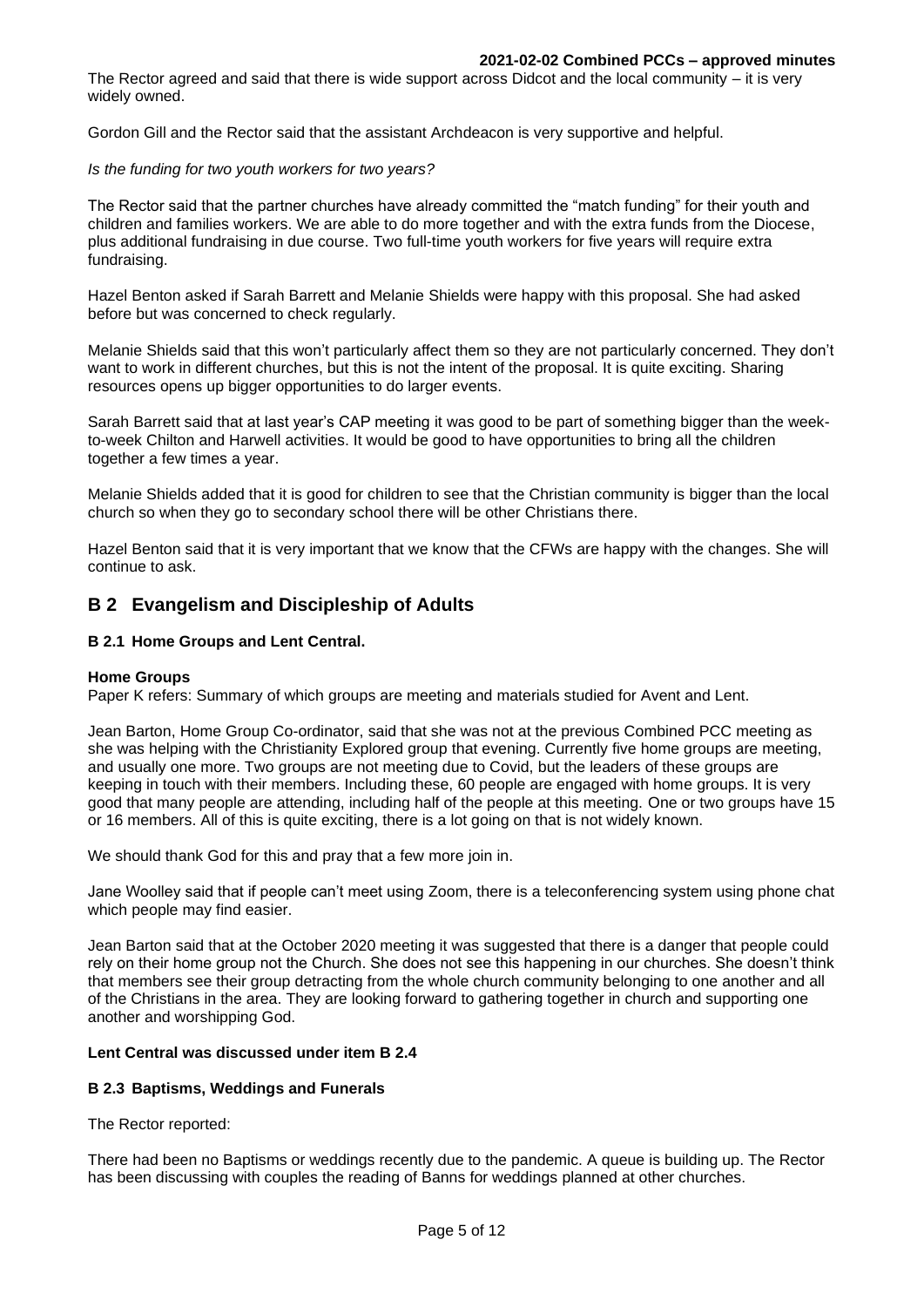There have been a number of funerals recently and there are a couple next week. Numbers attending are limited due to the pandemic regulations. They have been held at the Crematoria, in the churches and All Saints' churchyard in the summer, and taken by Pam Rolls and the Rector.

# **B 2.4 Alpha and Christianity Explored**

The Rector reported that an Alpha and a Christianity Explored course have taken place, the same group of people did both courses and are now doing a prayer course with a couple of other people attending. The prayer course is being led by Lucy Bailey, Jean Barton and Judy Burbage. Jean Barton said that it is very exciting to see people growing and sharing together, there are 11 people attending, plus the leaders. The Rector agreed that it was good to see people progressing from course to course.

Gordon Gill asked about the Church of England's "Come and See" course which is good for explorers of our faith. The Rector said that he was looking into what this involves and how best to use it. There was a short discussion about how this could be run.

# **Lent Central**

The Rector said that it is probably not right to run Lent Central this year as other courses are being run, including the Prayer course, and the home groups are also accessing Lent resources - though he would like to gather larger numbers in groups as had been done in better circumstances.

We could also consider running something after Easter or Pentecost such as the Bible Society's 7-week Bible Series program which gives an overview of the whole Bible. It has resources for church services and small groups. He will discuss this with the Senior Leadership Team.

## **B 2.4 Responding to Financial Need**

# **B 2.4.1 Christians Against Poverty (CAP) Money Courses**

Paper F refers: Report on courses run, plans and CAP trainers.

Sid Gale referred the meeting to the report.

# **B 2.4.2 CAP Centre**

The Rector reported that Centre is busy, but the pandemic restrictions mean that contact is by phone and online and there are a number of clients who find it much easier to work face to face. There are some clients in the two villages but obviously their identity is confidential.

# **B 2.4.3 Didcot Emergency Foodbank**

The Rector said that he will forward the report from the coordinator shortly.

It is a very encouraging and amazing ministry, though the situation of the individuals that need it is very discouraging. There is a lot of food poverty about. The food bank has done a great job and is well supported by the churches and wider community.

# **B 2.5 Social and Community**

The Rector said that he would like events to resume as soon as we can. Possibly including a barn dance in the Autumn.

Yvonne Sanderson asked that any ideas for Zoom events should be passed to her.

# **B 3 Pastoral Care**

Paper B refers: recruitment of more carers, visiting and staying in touch, home communions, Funerals and Bereavement care and Generation Gold Advent and Easter-in-a box.

Pam Rolls highlighted these points from the report: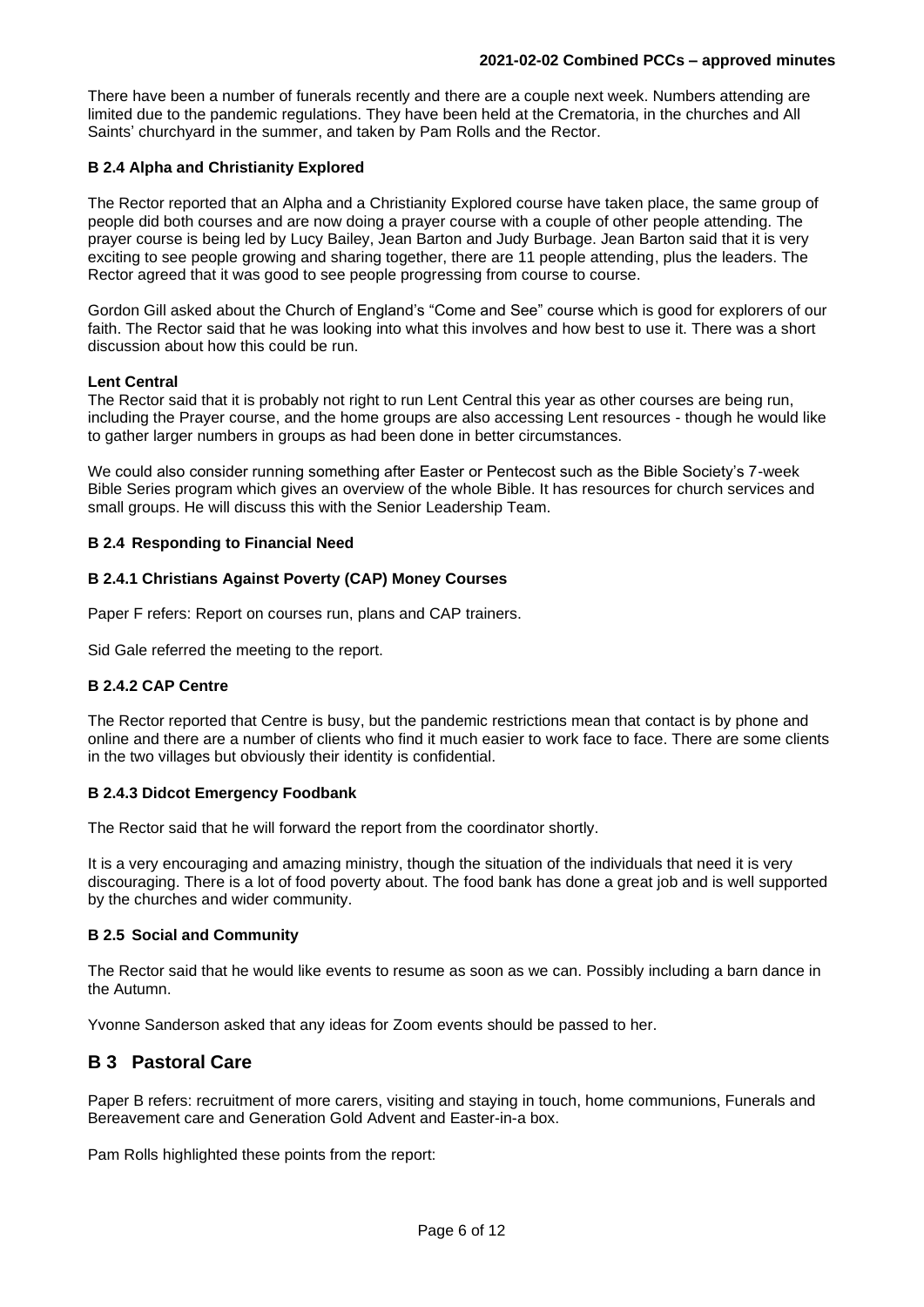# **Visiting**

Pastoral Care has taken on a very different format, phone calls, emails and limited visits on the doorstep when this was allowed.

# **Recruitment**

When we are back to normal, it would be good to expand the Harwell team of home visitors – you can read a lot more about how people are feeling face to face.

## **Generation Gold**

Pam Rolls and Jan Radford have been creative with this – creating "in-a-box" services to give to people in the different seasons e.g. Advent-in-a-box, which was much appreciated and she thanked the people who delivered the boxes. They are working on "Easter-in-a-box" with an Easter message included. They hope that people are encouraged by this.

It was exciting to see covid vaccinations of people in their 70s and 80s. They are saying that this is very good, which she passed on to a GP.

Jean Barton said that huge thanks should go to Pam Rolls and Jan Radford for their work. Pam said that thanks should also go to all of the Pastoral carers.

Hazel Benton added her thanks and said that when delivering the Generation Gold boxes, she could see how much people appreciated the boxes and the phone calls.

The Rector said that he knows that a lot of informal pastoral care goes on, including by people at this meeting, God sees what people do. Thank you to all who carry this out.

# **B 4 World Mission**

Peter Cox, Combined PCC secretary, apologised that he had not chased up a report on this.

The Rector said that there were a couple of outstanding World Mission action items in Matters Arising – emergency relief and the Albania Project.

Yvonne Sanderson asked that anyone interested in joining the group to get in touch as there are only 4 members now.

The Rector said that it would be good to give this more profile, and possibly a relaunch once we are meeting in person again.

# **B 5 Worship Services**

# **B 5.1 Fresh Expressions**

The Rector said that there is no formal report on Worship Services, though a lot of fresh expressions services are going on.

# **B 5.2 Resolution to Move Services On-Line**

Paper I refers: Background and required wording of the resolution

The Rector explained that the Diocese had drawn attention to this legal point: As we have not held in-person services for a period of time we need to pass a resolution to formalise this. The wording of the resolution is specified by the Diocese but the end-date is up to us, and we can extend it as required. He suggested that the resolution ends on 31st March. Discussion ensued:

- The wording should say that "…there is no church *building* in the benefice.." **No Objections.**
- The Rector said that the first major service after 31<sup>st</sup> March would be Easter. Some parishes are continuing to hold in-person services and there is permission in law to do so.
- The next Combined PCC meeting is in May so the resolution would stop before we could extend it, if that was needed. The Rector said that the Standing Committee of the PCCs could approve an extension by email.

**No Objections.**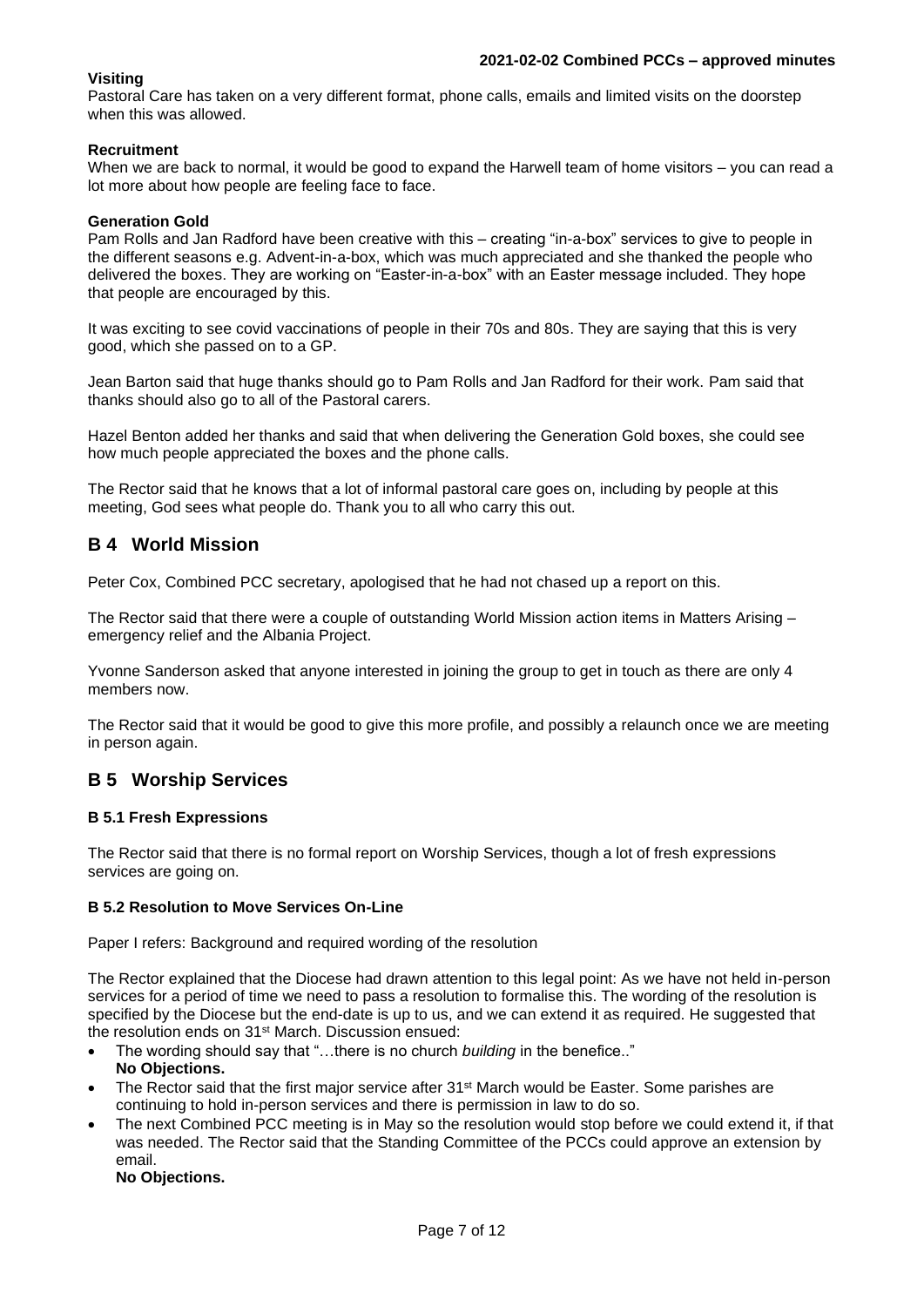#### **2021-02-02 Combined PCCs – approved minutes**

• The Rector said that the bigger decision was when and how we should be holding worship services in our church buildings. The Senior Leadership Team including the churchwardens (effectively the operational committee) are considering the options for in-person services in the church buildings in current circumstances, with regard to health and safety, due process and good order.

The Rector said that in law and PCC rules the PCC must approve any change in the pattern of services. He proposed the resolution:

| <b>Resolution</b> | The Rector and the Joint Parochial Church Council of the Benefice of St<br>Matthew's Harwell with All Saints' Chilton acting jointly authorise<br>dispensing with the reading of Morning and Evening Prayer as required<br>by Canon B 11 and the celebration of the Holy Communion as required<br>by Canon B 14 on the following occasions: between 1st January and<br>31st March. The reason for the dispensation is that in the light of the<br>Government's guidance on preventing the spread of Coronavirus, there<br>is no church building in the benefice which can be used safely for<br>public worship on those occasions. |                 |  |                       |              |
|-------------------|------------------------------------------------------------------------------------------------------------------------------------------------------------------------------------------------------------------------------------------------------------------------------------------------------------------------------------------------------------------------------------------------------------------------------------------------------------------------------------------------------------------------------------------------------------------------------------------------------------------------------------|-----------------|--|-----------------------|--------------|
| <b>Proposed</b>   | Rector                                                                                                                                                                                                                                                                                                                                                                                                                                                                                                                                                                                                                             | <b>Seconded</b> |  | Passed by<br>the JPCC | Unanimously. |

The Rector said that the big issue is what pattern of services is introduced when they restart – do we continue with the pattern as it was or do something completely new, or in-between? He asked that we pray about this.

# **B 5.3 Worship Services to Date**

The Rector asked for comments on the services held recently which includes Advent.

- The Christmas Services were good including the Carol services.
- The Rector said that he had received a favourable comment about the outdoor carol service that whilst long it was good to be out in the churchyard. We could do something similar for future Remembrance Sundays. We are learning a lot, in this period of enforced restrictions which we could continue or adapt after the restrictions end.
- Last Sunday's service was very enjoyable, including Eliza Wheaton's sermon. A PCC member had linked to it on Facebook and others outside the parish had enjoyed it too. There was some agreement to this.

# **C 1 Communications and Operations**

# **C 1.1 Change in Church Administrator.**

Deborah Evans has been working as Church Administrator during Vicky Johnston's maternity leave. As Vicky decided not to return to work here after maternity leave, it was decided to offer Deborah the job.

Deborah Evans was delighted to be offered the job and is settling in well. She is very enthusiastic. She is also working a few hours per week for Great Western Park Church as well as 20 hours per week for Harwell and Chilton. The nature of the work is a bit different to what was envisaged a year ago. There are a lot of communication activities going on including the Christmas and Easter cards.

Deborah could be asked to submit a Communications and Operations report for future Combined PCC meetings.

See also item C4.

# **C 1.2 General Data Protection Regulation (GDPR)**

The Rector said that work on this is ongoing. It is a significant piece of work. All staff are aware of GDPR and principles concerning data retention, communications and so on.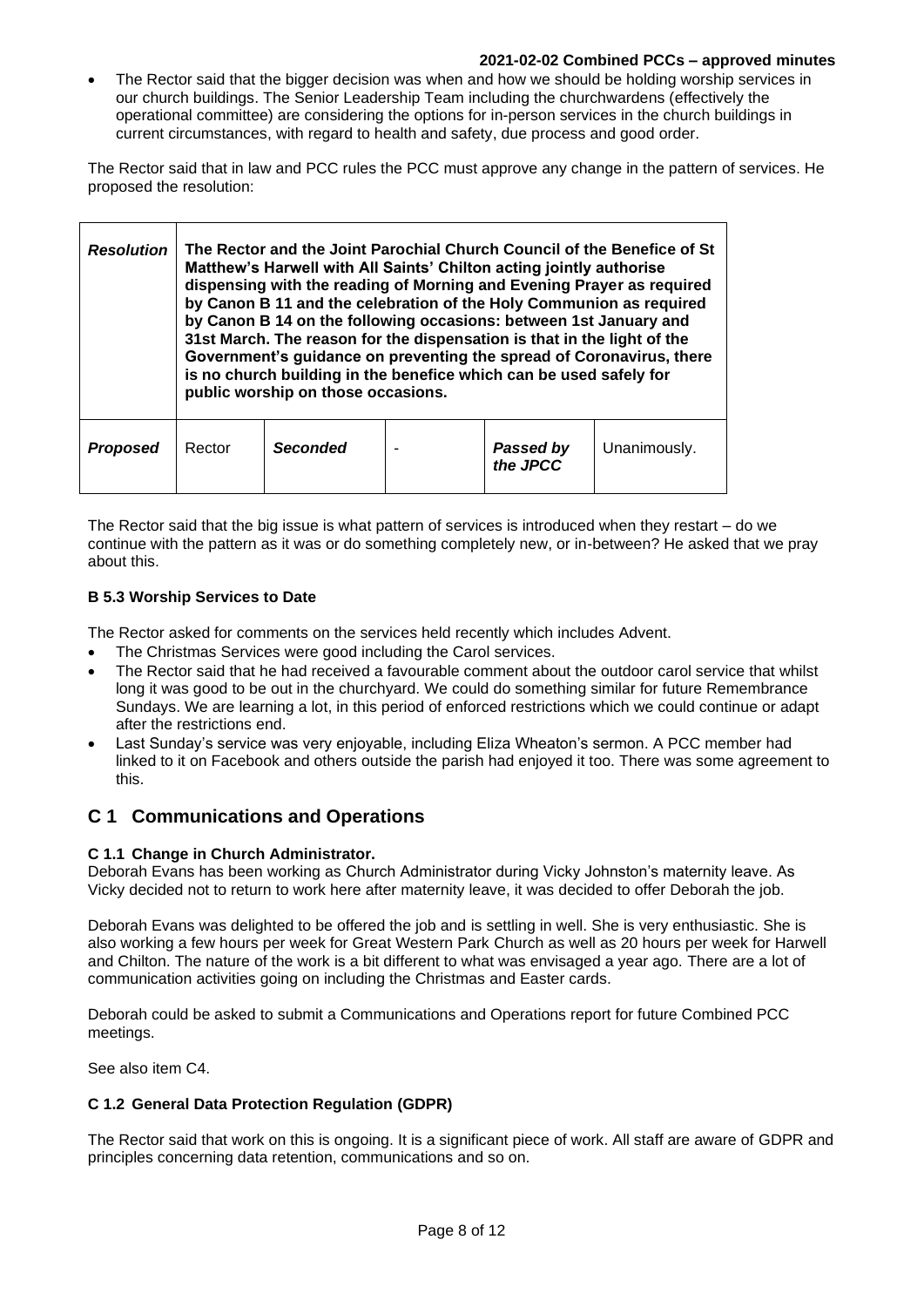## **2021-02-02 Combined PCCs – approved minutes**

Gordon Gill said that parishes have fallen foul of GDPR when live streaming services as attendees had not given permission for broadcast or recording. It is possible that the location of a vulnerable person may be broadcast in error. The Rector said that our streamed services only involve a small number of people in an enclosed environment not a public place so the main issue is consent.

# **C 1.3 Data Protection Policy**

The PCCs are responsible for the safe and legal management of data we hold covered by GDPR and we also need a Data Protection Policy which is being worked on. The Rector started work on this with Chris Pollard, who has legal experience in this area. It is a complicated piece of work; Chris has been unavailable and Covid has delayed completion. They will pick up work on this once Chris is available again and the impact of the pandemic has decreased.

# **C 2 Stewardship and Finances**

## **C 2.1 Update and Plans**

The Rector reported that the end of year figures had been produced for Chilton and he had the sense that all commitments would be honoured. Harwell also has a deficit for the year and is using reserves. Both churches are fundraising:

## **All Saints' fundraising**

The Rector and the All Saints' standing committee have discussed a letter to send to around 70 households in the parish connected to the church, regular at services or church-run groups or thought to be supportive. It explains the situation and encourages people to give more if they can. It has just been finalised and will go out in the next few days.

#### **St Matthew's Fundraising**

A similar letter is proposed to go out from St. Matthews to similar households. The Rector has discussed this with Nick Clarke, Church bookkeeper. A draft has been produced for the St. Matthew's Standing Committee. He asked for comments and a St. Matthew's PCC member said that it was a good idea. **No Objections**

The Rector said that the All Saints' deficit is about £20,000 and the St. Matthew's deficit is about £10,000. We may need to find other sources of income though we don't necessarily know how much - All Saints' was thought to be in a bad position last year, but money did come in. It is good to be proactive. St. Matthew's finances will take a big hit from replacing the church roofing.

# **C 3 Safeguarding**

Paper C refers, written by Judith Gold, Deputy Safeguarding Officer: Tribute to Mel Gibson, Safeguarding Officer, progress slowed on ID checks due to pandemic restrictions, resulting update required to Spreadsheet of volunteers and recent change in national requirements for identity checks due to pandemic.

# **C 3.1 Update and Plans - Safeguarding Policy and C3.3 Social Media Policy**

The Rector said that Mel Gibson, the Safeguarding Officer, had sadly passed away in November.

This happened after the last PCC meeting so the Safeguarding and Social Media policies state Mel Gibson is in post, with Judith Gold as Deputy

The Rector said that Judith Gold was willing to continue as Deputy. Deborah Evans, the new Church Administrator has some experience and interest in Safeguarding so can provide some support.

It was stated that Deborah Evans, Judith Gold, The Rector and Jane Woolley were all involved in developing and updating the volunteer spreadsheet which records who is volunteering with children and vulnerable adults, DBS checks and Safeguarding training.

Jane Woolley said that we also need to ensure we use Safer Recruiting especially for those working with vulnerable adults and involved in Pastoral Care. The Church of England is very exercised about this issue at the moment. The supervision and support of volunteers is also important along with the management structure generally. If we cannot manage volunteers properly then we should not do the activities. Safeguarding is not just DBS checks.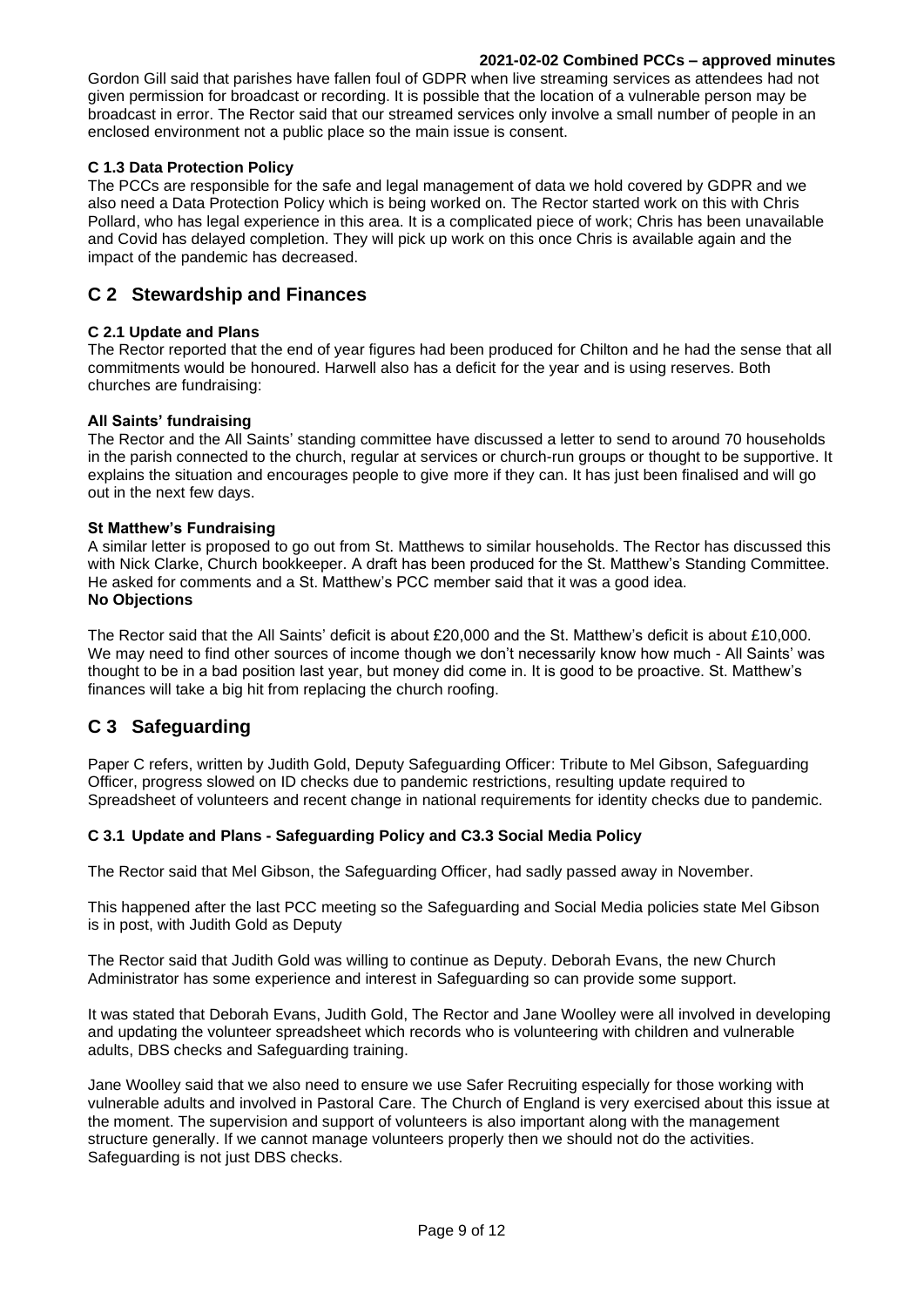#### **2021-02-02 Combined PCCs – approved minutes**

The Rector agreed that DSB checks are just the basics, and said that it is easy to do one area really well then find you are not doing another very well. This year the "Articles of Enquiry" \* are entirely focussed on Safeguarding.

\* The Articles are an annual set of questions from the Diocese to all parishes and answered by the churchwardens.

## **C 3.2 Appointment of a New Safeguarding Officer**

The Rector said that this is an important task. Judith Gold is happy to continue as Deputy Safeguarding Officer and is looking after this for now. So, we need a lead for this area:

The Safeguarding Officer works for the PCCs and reports to them, to ensure we are compliant with all legal requirements and follow best practice. They should be trustworthy, reliable, and able to cope with a fair amount of information and changing guidelines. The work is mostly from home, though they will need to meet volunteers to check identities. There could be further tasks as required. It could suit someone who is less mobile.

The Rector asked that anyone interested in this role should contact him.

## **C 3.3 Data Protection Policy**

See item C 1.

# **C 4 Staffing and Leadership**

## **C 4.1 Update and Plans and C 4.2 Employment Committee**

Paper J refers: The Employment Committee has not met. Hazel Benton as Chair has liaised with Jonathan and Stuart Gibson regarding employment tasks as required.

Hazel Benton read the report, highlighting the tasks concerned:

- Vicky Johnston has finished working for us as Church Administrator and Deborah Evans has moved from maternity cover to a permanent member of staff and agreed a new contract.
- Extension of Sarah Barrett's and Melanie Shields' CFW contracts which finished at the end of 2020, to cover the time between then and the start of the Youthwork Trust.
- Adjustment of the salaries of the CFWs against the December CPI as agreed by the Combined PCCs a couple of years ago.

Hazel Benton added that it is the responsibility of the Employment Group encourage, advise and to make sure these tasks are done, not to carry out the work.

#### **C 4.3 Change in Church Administrator**

A couple of PCC members asked about publicising this more widely as some people were not aware of the change. The Rector said apologised for the omission. Deborah's permanent contract had started two days ago, and he would mention it in this week's Rector's letter.

#### **Action: Rector to make announcement of change of Church Administrator in Rector's Letter**

Jean Barton said that we should formally thank Vicky Johnston for her work – she has done an amazing job. A smaller group could organise this and she could contact the Home Group Leaders.

The Rector said that he has written personally and on behalf of the PCCs, to thank Vicky for work over the last 6 years. Vicky and family are continuing to live in the village. He said that organising a gift as a thank you could be appropriate.

Pam Rolls said that we should thank Hazel Benton and the Employment group for their work.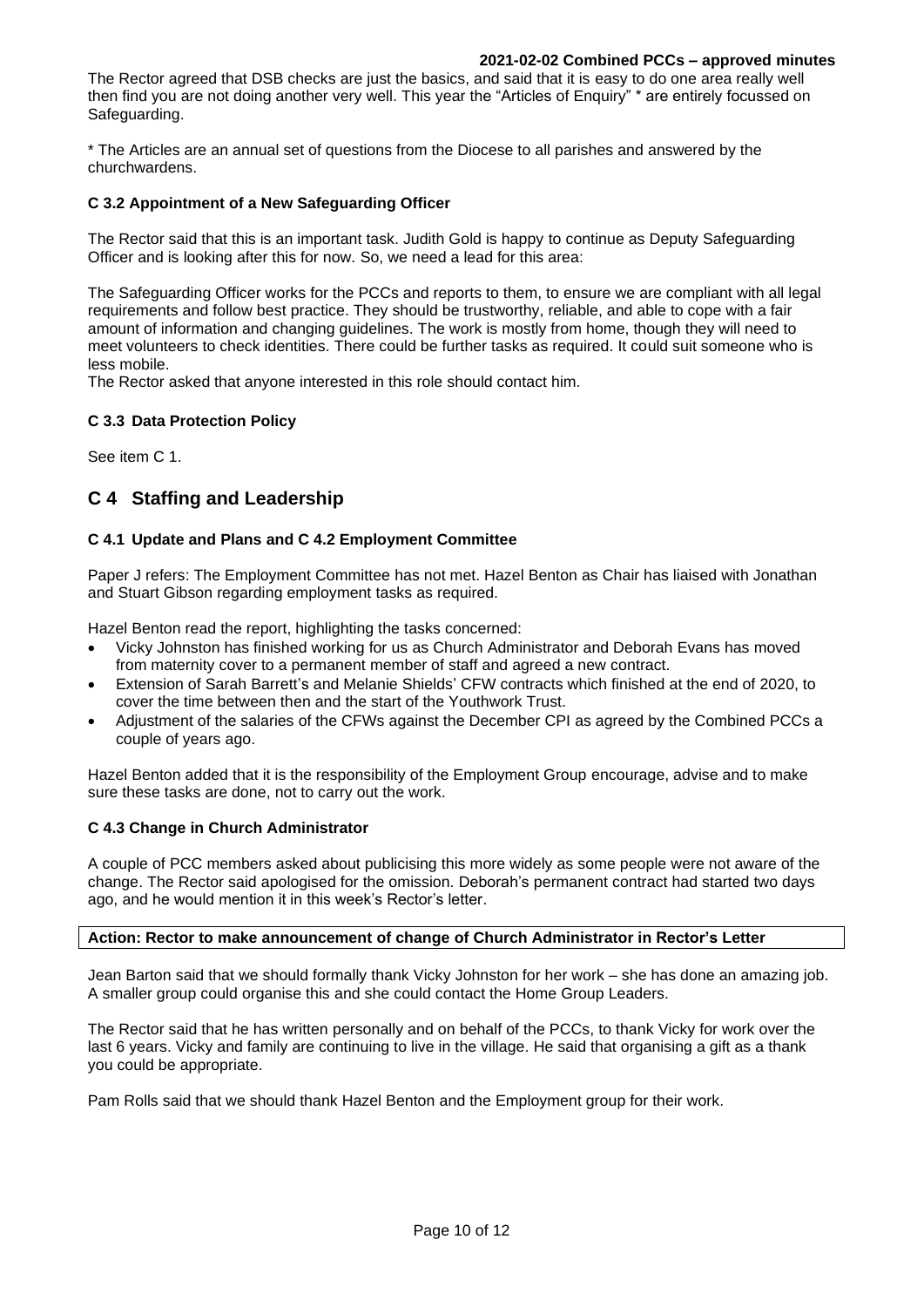## **C 4.3 Permission to Assist at Communion**

The Rector said that this item has rolled over from previous meetings. It is not something we need to address at the moment, and we are busy with other tasks. He proposed that this item rolls over again to the next meeting.

## **No Objections**

Pam Rolls stated that the last communion services were Christmas Eve and Christmas Day. There was a brief discussion of possible future arrangements for Holy Communion.

# **C 5 Wider Church**

## **C 5.1 Deanery and Diocesan Synod**

These papers refer:

Paper D Diocesan Synod November 2020 Summary - available on Diocese of Oxford website Paper G Deanery Synod Report – meeting on November 24<sup>th</sup> 2020

Sid Gale and Gordon Gill represent the benefice on the Deanery and Diocesan synods. Gordon Gill is also on the Diocesan Buildings and Management Committee.

Gordon Gill and the Rector said that at Deanery Synod Rev. Matt Hogg of St. Albans Fulham gave a talk on Developing Church Online - via the whole range of apps and social media, there are different levels and roles. It can be very effective in outreach, discipleship and building community. There is a link to the talk in the report.

#### **New Bishop and Associate Archdeacon of Dorchester**

Gordon Gill reported that Gavin Collins will be the new Bishop of Dorchester, and that Rev Canon David Tyler has been appointed Associate Archdeacon of Dorchester There will be a service to welcome Bishop Gavin on 28<sup>th</sup> February at Dorchester Abbey. It is open to all, probably by Zoom and possibly with a limited number of people attending in person.

We look forward to meeting them both.

#### **Flourishing Together in Church Leadership**

Jane Woolley said that she has received this publication from the Diocese, it is aimed at making sure Rectors, church wardens, PCC members and others do not get overstretched. Others present had copies and recommended it. It is also on the Diocese website.

#### **C 5.2 Great Western Park and Valley Park**

The Rector reported that the new curate, Sasha Braun, has been appointed. Bishop Colin arranged the funding and housing before he left. The role will focus on the newest developments in the area including Valley Park. The start date for Valley Park is still uncertain. The Bishop's Advisor on Didcot Garden Town and Sasha's Training Incumbent is the Vicar of All Saint's Didcot, so Sasha will be linked to that parish even though the Valley Park development is in Harwell parish. The Rector said that he hoped for a good fruitful relationship especially as the area is so close.

# **C6 Any Other Business**

# **C 6.1 Thanks for Christmas Gifts**

Peter Cox, Combined PCC Secretary reported that letters of thanks had been received from Joan Impey, Jan Radford, Alex Reich and Pam Rolls. Eliza Wheaton and Jean Barton also thanked the PCCs for their gifts.

# **C 6.2 Dates of Annual Parochial Church Meetings (APCMs)**

Gordon Gill said that notification was expected shortly from Diocesan Secretary Mark Humphries that APCMs can be delayed beyond the current deadline (which the Rector specified is before May  $1^{st}$ ).